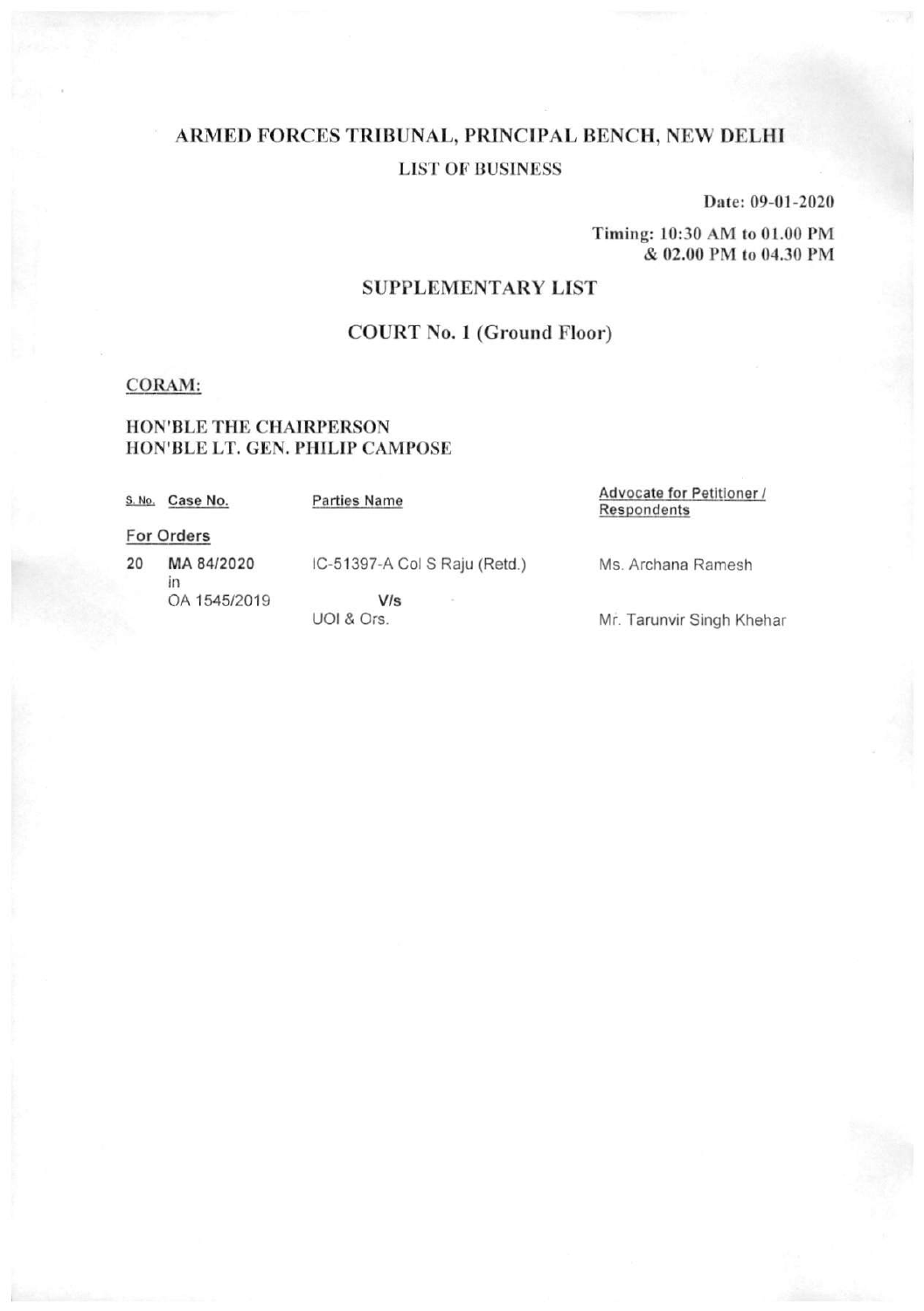**Date: 09-01-2020**

**Timing: 10:30 AM to 01.00 PM & 02.00 PM to 04.30 PM**

## **COURT No. 1 (Ground Floor)**

### **CORAM:**

### **HON'BLE THE CHAIRPERSON HON'BLE LT. GEN. PHILIP CAMPOSE**

|    | S. No. Case No.      | <b>Parties Name</b>                                           | <b>Advocate for Petitioner /</b><br><b>Respondents</b> |
|----|----------------------|---------------------------------------------------------------|--------------------------------------------------------|
|    | <b>For Admission</b> |                                                               |                                                        |
| 1. | OA 34/2020           | Lt Col Kuldeep Singh (No 68385F)                              | Mr Ajit Kakkar                                         |
|    |                      | V/s<br>UOI & Ors.                                             | None                                                   |
| 2. | OA 35/2020           | JC-532017 Sub Kunwar Singh                                    | Mr. Manoj Kr Gupta                                     |
|    |                      | V/s<br>UOI & Ors.                                             | Mr. Avdhesh Kumar Singh                                |
| 3. | OA 45/2020           | Sqn Ldr Supriya GD (31069-H)<br>V/s                           | Mr. Pushpendra Kumar<br><b>Dhaka</b>                   |
|    |                      | UOI & Ors.                                                    | None                                                   |
| 4. | OA 49/2020           | Cdr Amit Kumari (No 06089N)                                   | Mr Santosh Krishnan                                    |
|    |                      | V/s<br>UOI & Ors.                                             | None                                                   |
| 5. | OA 53/2020           | Ex Sub Jayanand Joshi (JC 339823 P) Mr Mohan Kumar Associates |                                                        |
|    |                      | V/s<br>UOI & Ors.                                             | None                                                   |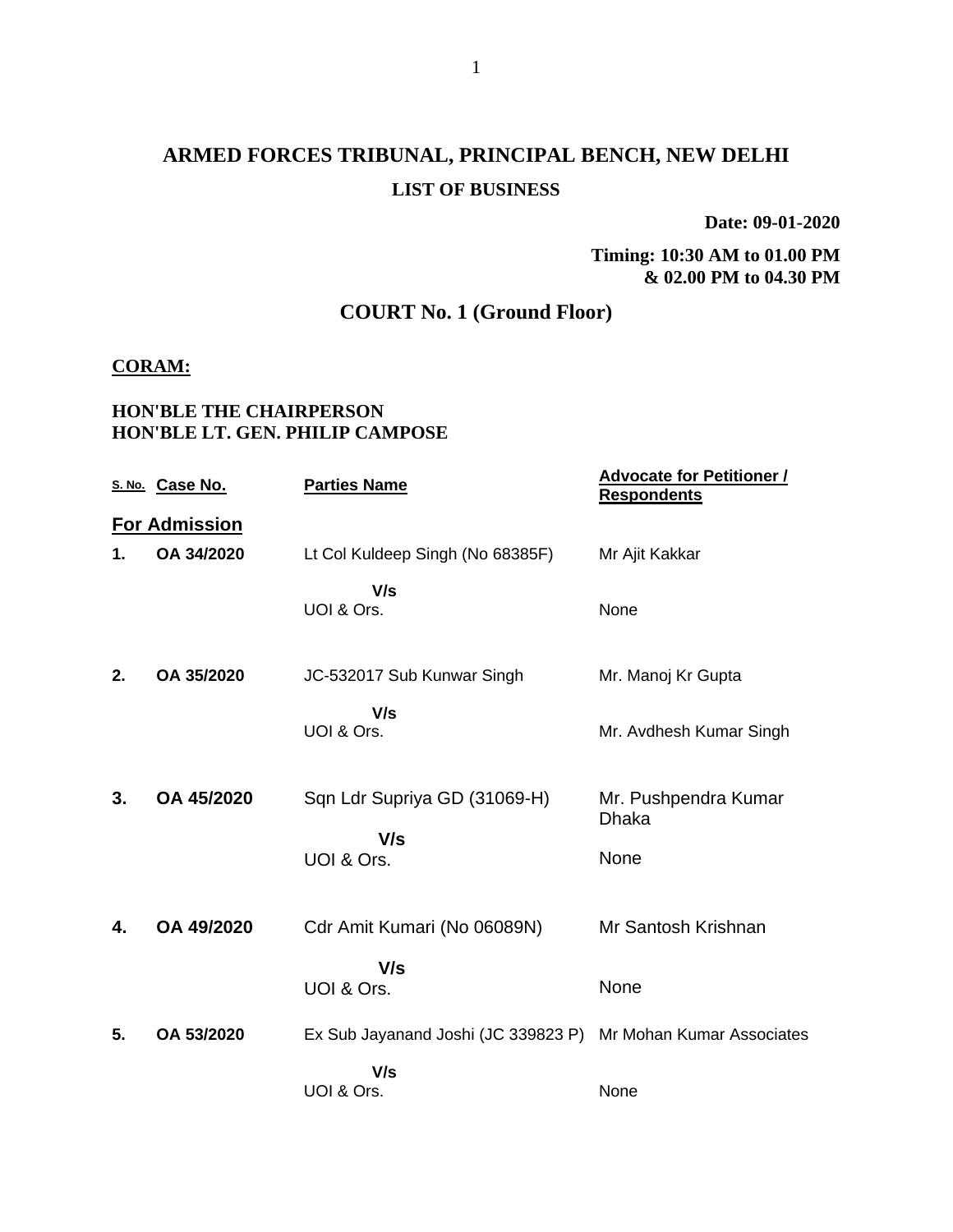| 6.  | OA 55/2020                        | IC-41726X Col Singh Raj Verma (Retd) Mr V S Kadian |                                                        |
|-----|-----------------------------------|----------------------------------------------------|--------------------------------------------------------|
|     |                                   | V/s<br>UOI & Ors.                                  | None                                                   |
| 7.  | OA 56/2020                        | No 2715885W Ex Rect Narendra Singh Mr VS Kadian    |                                                        |
|     |                                   | V/s<br>UOI & Ors.                                  | None                                                   |
| 8.  | OA 57/2020                        | Maj Gen S C Sharan (Retd.)                         | Mr. T Prashad                                          |
|     |                                   | V/s<br>UOI & Ors.                                  | None                                                   |
|     | <b>For Orders</b>                 |                                                    |                                                        |
| 9.  | RA 57/2019<br>in.<br>OA 1019/2019 | Sqn Ldr Suruchi Goel (30663-A) Ae(L)<br>V/s        | Mr. Ajai Bhalla, Satya Saharawat<br>& Ms. Aditi Laxman |
|     |                                   | UOI & Ors.                                         | Mr. Anil Gautam                                        |
| 10. | MA 3311/2019<br>in                | No 16970K Air Vice Marshal<br>Praveen Bhatt (Retd) | Mr SS Pandey & Associates                              |
|     | OA 339/2019                       | V/s<br><b>UOI &amp; Ors</b>                        | Mr Karan Singh Bhati, Sr<br><b>CGSC</b>                |
|     | <b>For Hearing</b>                |                                                    |                                                        |
| 11. | OA 790/2019<br>with               | Lt Col SG Upadhyay (IC 61875 N)                    | Mr Indra Sen Singh And<br>Abhishek Singh               |
|     | MA 1413/2019                      | V/s<br>UOI & Ors.                                  | Mr. Tarunvir Singh Khehar R 1-3,<br>R 4 - in person    |
| 12. | OA 995/2019                       | Lt Col Ajay Kumar Pundkar (IC 59465<br>X)          | Mr Indra Sen Singh & Abhishek<br>Singh                 |
|     |                                   | V/s<br>UOI & Ors.                                  | Mr. Tarunvir Singh Khehar for R<br>1-3, None for R-4   |
|     | <b>For Final Hearing</b>          |                                                    |                                                        |
| 13. | OA 1228/2019<br>with MA 52/2020   | Sqn Ldr B Harika (NO 29314G)                       | Mr. SS Pandey & Associates                             |
|     |                                   | V/s<br>UOI & Ors.                                  | Mr. Neeraj, Sr. CGSC                                   |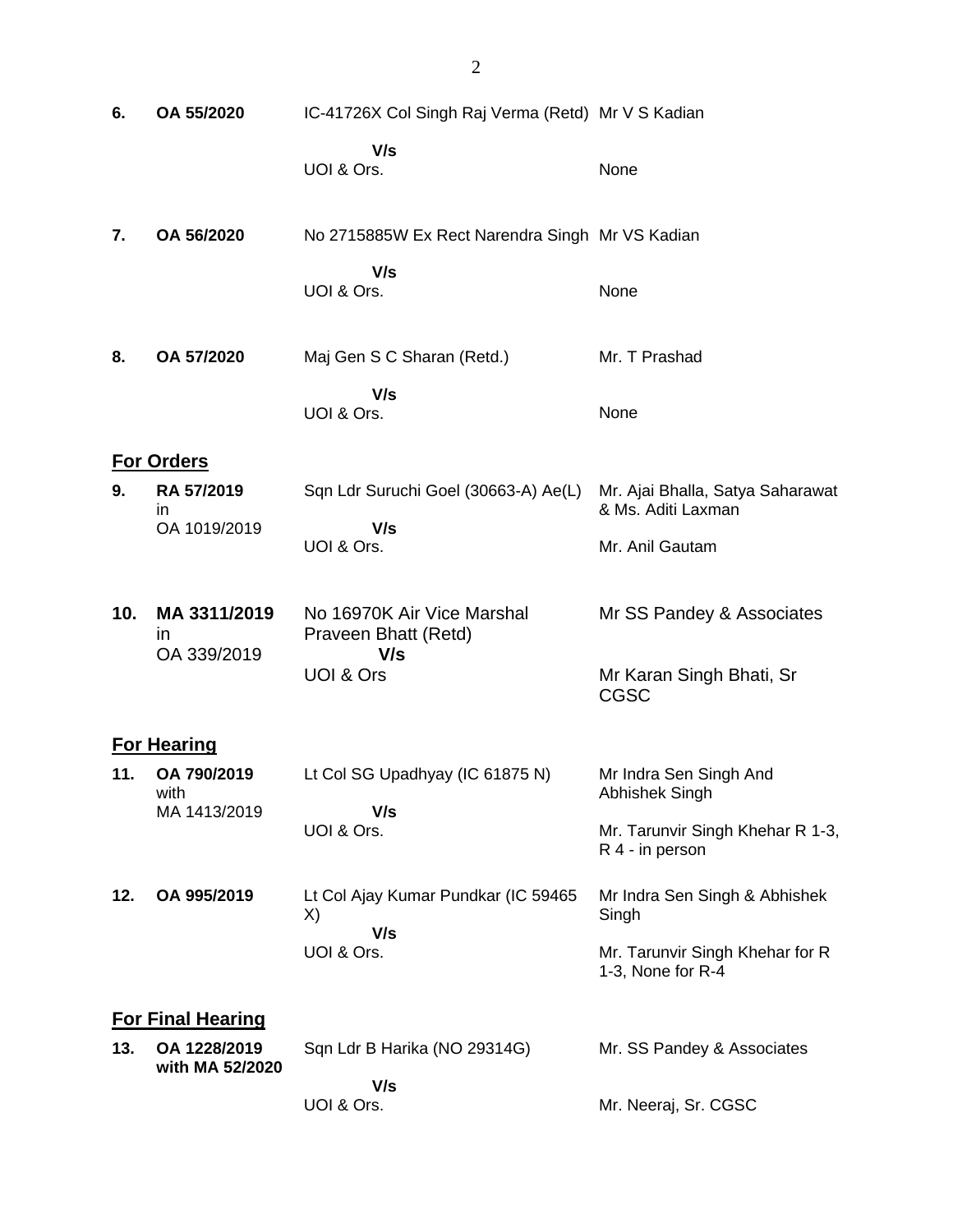| <b>WITH</b> |                                      |                                              |                                           |  |  |
|-------------|--------------------------------------|----------------------------------------------|-------------------------------------------|--|--|
| 14.         | OA 1322/2019<br>with MA<br>3214/2019 | Sqn Ldr Desai Prerana Baburao (No<br>29306H) | Mr SS Pandey                              |  |  |
|             |                                      | V/s<br>UOI & Ors.                            | Mr V Pattabhi Ram                         |  |  |
| <b>WITH</b> |                                      |                                              |                                           |  |  |
| 15.         | OA 1323/2019<br>with MA              | Sqn Ldr GG Yewale (No 29296 K)               | Mr SS Pandey & Associates                 |  |  |
|             | 3324/2019 &MA<br>51/2020             | V/s<br>UOI & Ors.                            | Mr Harish V Shankar                       |  |  |
| <b>WITH</b> |                                      |                                              |                                           |  |  |
| 16.         | OA 1368/2019                         | Sqn Ldr Shaleha Memon (No 29307L)            | Mr. SS Pandey & Associates                |  |  |
|             |                                      | V/s<br>UOI & Ors.                            | Mr Karan Singh Bhati, Sr CGSC             |  |  |
| 17.         | OA 1387/2019                         | Sqn Ldr Sadanand Vilas Shirke<br>$(29297-N)$ | Mr. S S Pandey & Associates               |  |  |
|             |                                      | V/s<br>UOI & Ors.                            | Mr. Arvind Patel                          |  |  |
| 18.         | OA 1499/2019                         | Wg Cdr Deepmala Gupta (No 29168N)            | Mr. Nikhil Palli and Mr. Pranav<br>Chadha |  |  |
|             |                                      | V/s<br>UOI & Ors.                            | Mr Karan Singh Bhati, Sr CGSC             |  |  |
| 19.         | OA 1500/2019                         | Wg Cdr Punita Aswal (No 29160 F)<br>V/s      | Mr Nikhil Palli and Pranav<br>Chadha      |  |  |
|             |                                      | UOI & Ors.                                   | Mr Neeraj, CGSC                           |  |  |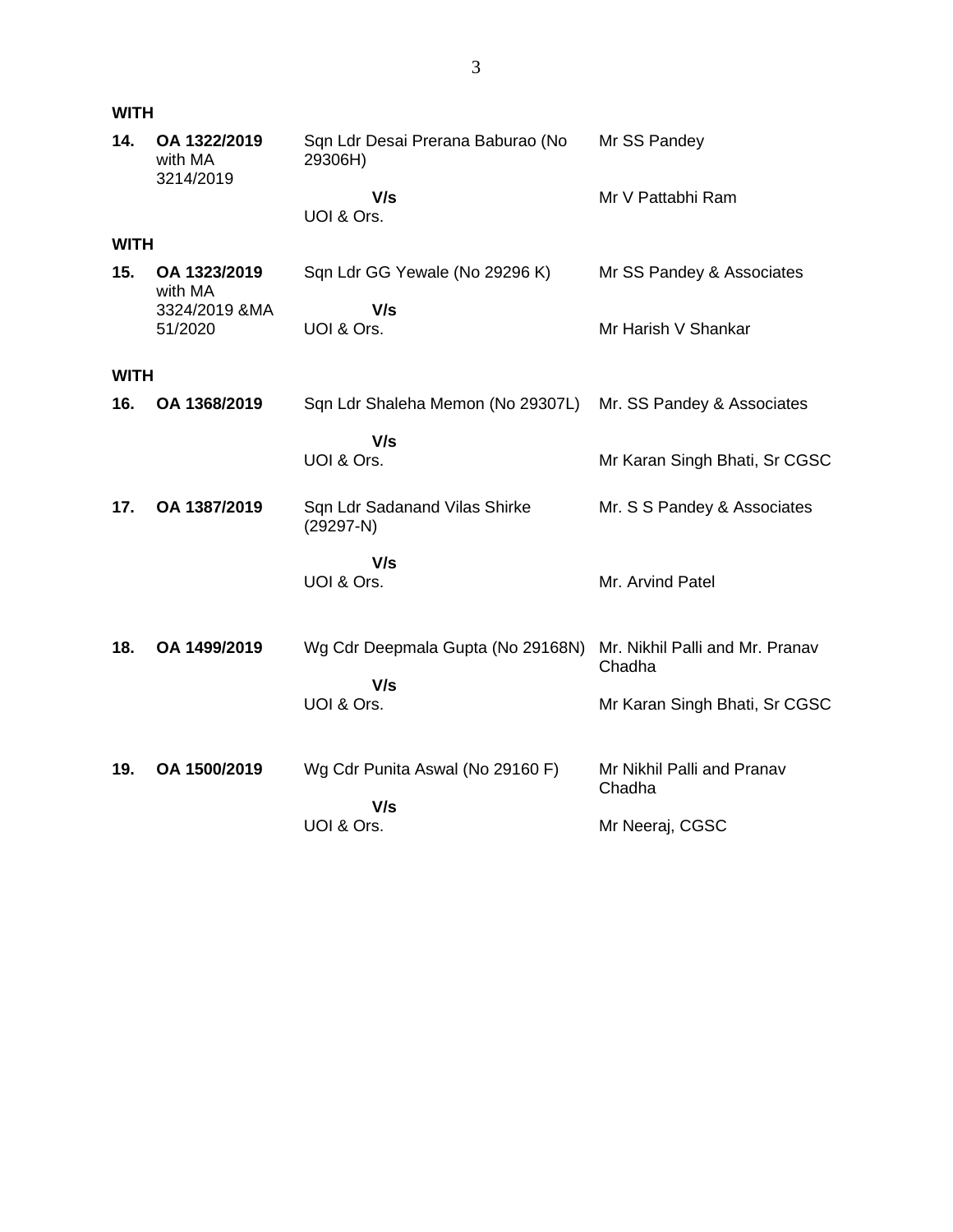**Date: 09-01-2020**

**Timing: 10:30 AM to 01.00 PM & 02.00 PM to 04.30 PM**

## **COURT No. 2 (Ground Floor)**

### **CORAM:**

### **HON'BLE MS. JUSTICE SUNITA GUPTA HON'BLE AIR MARSHAL B.B.P. SINHA**

|    | S. No. Case No.                      | <b>Parties Name</b>                               | <b>Advocate for Petitioner /</b><br><b>Respondents</b> |
|----|--------------------------------------|---------------------------------------------------|--------------------------------------------------------|
|    | <b>For Judgement</b>                 |                                                   |                                                        |
| 1. | OA 649/2015                          | Ex Nb Risaldar Dilbag Singh                       | In person                                              |
|    |                                      | V/s<br>UOI & Ors.                                 | Mr Harish V Shankar                                    |
| 2. | OA 2113/2018<br>with                 | Hav Uday Kumar (No 15129263H)                     | Ms Archana Ramesh                                      |
|    | MA 2360/2018                         | V/s<br>UOI & Ors.                                 | Mr. Satya Ranjan Swain & Mr. V<br>S Kadian for R-5     |
|    | <b>For Admission</b>                 |                                                   |                                                        |
| 3. | OA 1816/2018<br>with                 | Ex Hony Nb Sub Fauji Ram (No<br>13676173M) & Ors. | Mr Anil Srivastava & Associates                        |
|    | MA 2016/2018 &<br>2017/2018          | V/s<br>UOI & Ors.                                 | Mr. Satya Ranjan Swain                                 |
| 4. | OA 1991/2018<br>with<br>MA 2194/2018 | No. 15669953-X Nk Rajesh Dular<br>(Retd.)         | Ms. Jagrati Singh                                      |
|    |                                      | V/s<br>UOI & Ors.                                 | Mr. S P Sharma                                         |
| 5. | OA 814/2019<br>with<br>MA 1444/2019  | No. 127257-Y AG PO Jay Shanker<br>Prasad (Retd.)  | Mr. Manoj Kr Gupta                                     |
|    |                                      | V/s<br>UOI & Ors.                                 | Mr Arvind Patel                                        |
|    |                                      |                                                   |                                                        |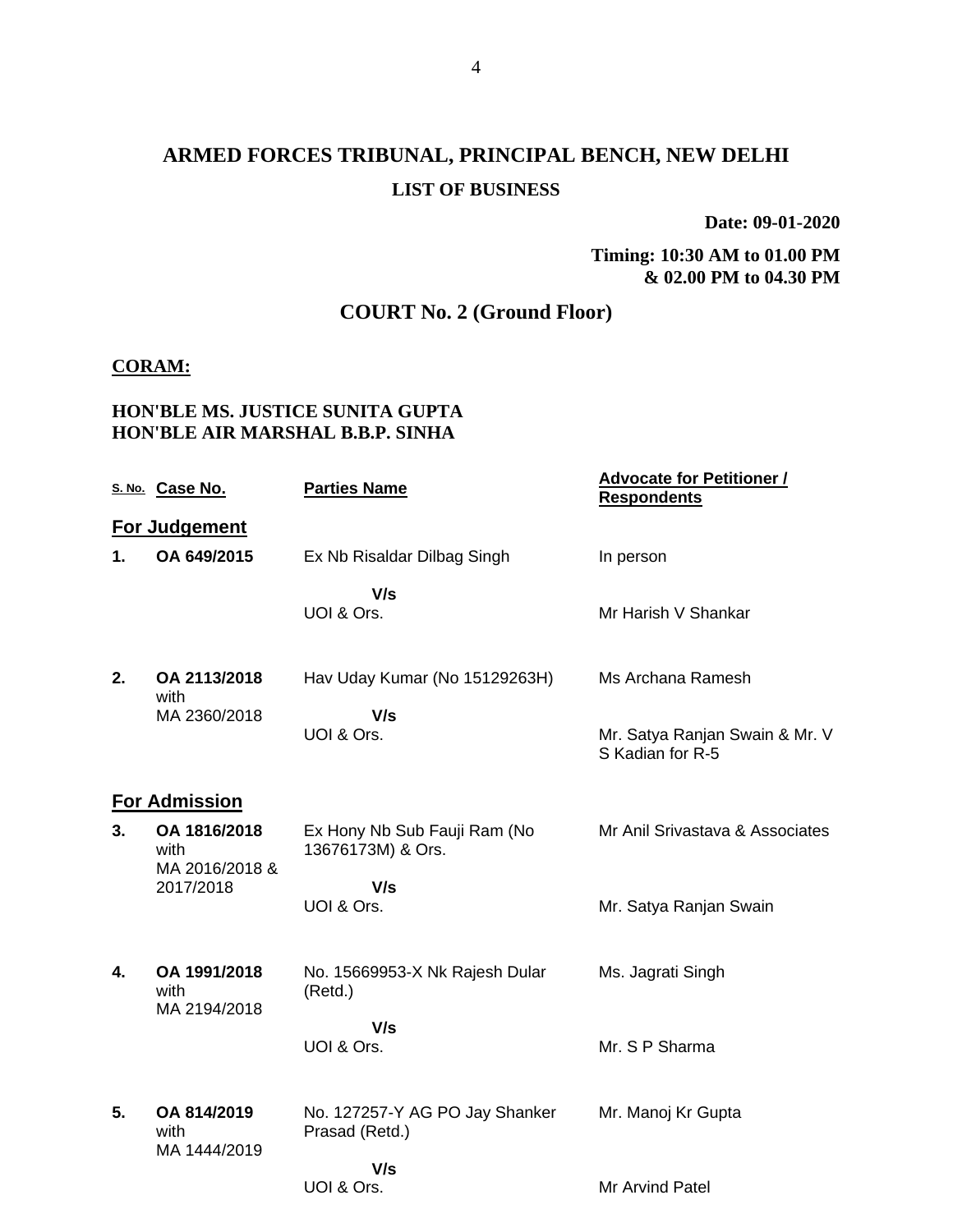| 6.  | OA 1816/2019<br>with<br>MA 2698/2019 | No 14641127L Hav (PA) Subhash<br>Chandra Sah          | Indra Sen Singh / Abishek Singh        |
|-----|--------------------------------------|-------------------------------------------------------|----------------------------------------|
|     |                                      | V/s<br>UOI & Ors.                                     | Mr. Karan Singh Bhati, Sr CGSC         |
| 7.  | OA 1895/2019                         | Hav (PA) Madan Mohan (No 6394362<br>F)                | Mr Indra Sen Singh & Abhishek<br>Singh |
|     |                                      | V/s<br>UOI & Ors.                                     | Mr. K K Tyagi                          |
| 8.  | OA 1947/2019                         | No. 2980606-X Ex Nk Aftab Khan                        | Mr. Virender Singh Kadian              |
|     |                                      | V/s<br>UOI & Ors.                                     | Mr. Karan Singh Bhati, Sr CGSC         |
| 9.  | OA (Appeal)<br>2394/2019             | IC-58759W Lt Col Elvin Jacob<br>(Convict)             | Mr. Anil Srivastava & Associates       |
|     |                                      | V/s<br>UOI & Ors.                                     | Mr Tarunvir Singh Khehar               |
| 10. | OA 38/2020                           | No 8036729Y Hav (PA) Rakesh Kr<br>Roshan              | Mr Indra Sen Singh / Abhishek<br>Singh |
|     |                                      | V/s<br>UOI & Ors.                                     | None                                   |
| 11. | OA 44/2020                           | Gp Capt Vivek Dattatrayarao Meru<br>(Retd.) (17131-B) | Mr. Ajit Kakkar                        |
|     |                                      | V/s<br>UOI & Ors.                                     | None                                   |
| 12. | OA 47/2020                           | Ex MWO Ravi Kant Gupta (No<br>667922K)                | Mr Ved Prakash                         |
|     |                                      | V/s<br>UOI & Ors.                                     | None                                   |
| 13. | OA 48/2020                           | Gp Capt T Kumaresan (Retd) (No<br>17662)              | Mr Baljeet Sngh & Mr.Dipika<br>Sheoran |
|     |                                      | V/s<br>UOI & Ors.                                     | None                                   |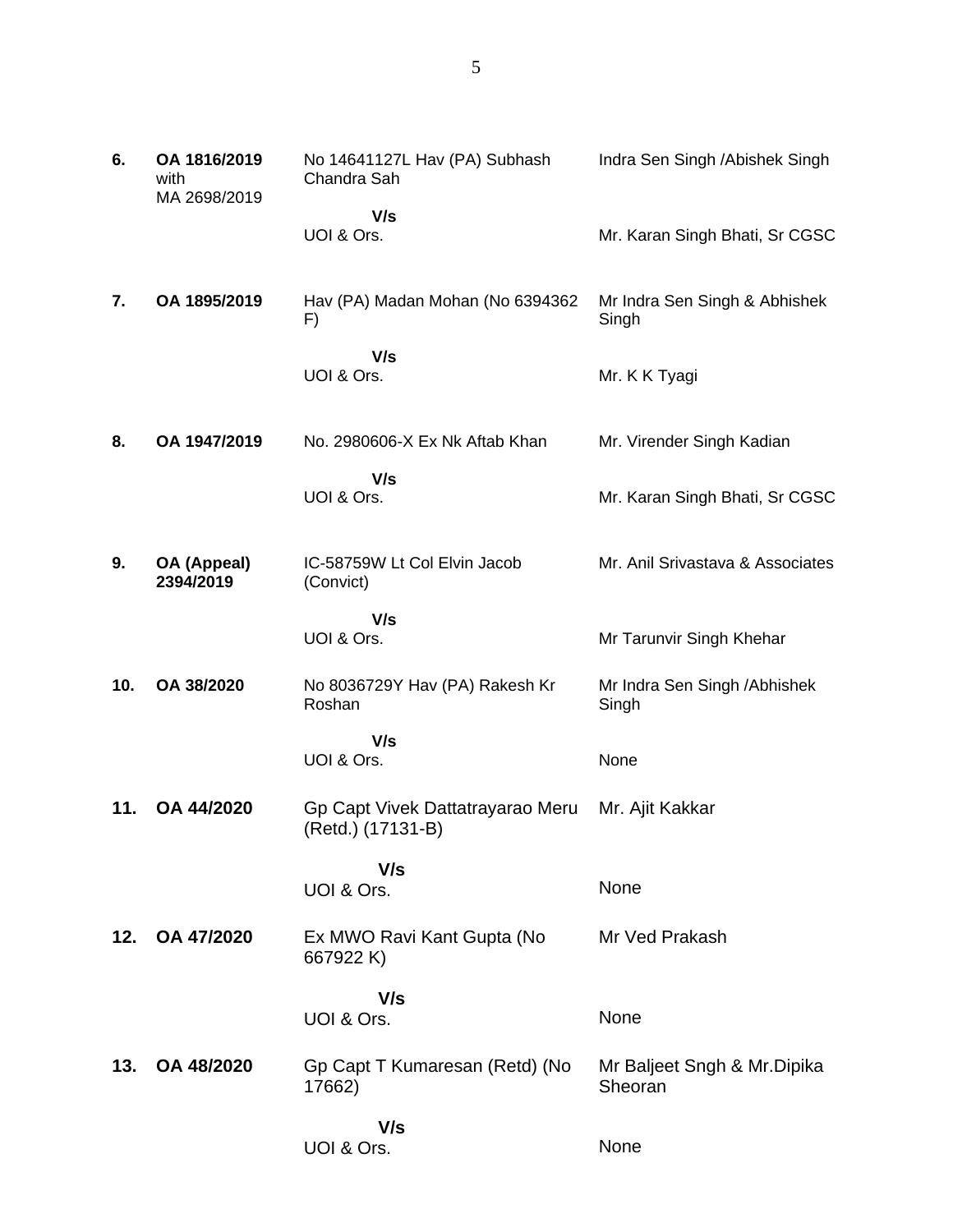| 14.         | OA 50/2020<br>with | Ex Sep Pradeep Singh (4196121-K)                         | Mr. Ved Prakash                                 |
|-------------|--------------------|----------------------------------------------------------|-------------------------------------------------|
|             | MA 55/2020         | V/s<br>UOI & Ors.                                        | None                                            |
| 15.         | OA 51/2020<br>with | Ex AC (U/T) Arun Aswal (No 7003832)                      | Mr Ajit Kakkar                                  |
|             | MA 56/2020         | V/s<br>UOI & Ors.                                        | None                                            |
| 16.         | OA 52/2020         | Ex WO Suresh Kumar (No 672768 R)                         | Mr Virender Singh Kadian                        |
|             |                    | V/s<br>UOI & Ors.                                        | None                                            |
| 17.         | OA 54/2020         | Sub Baikuntha Barik (JC-762976Y)                         | Mr Ved Prakash                                  |
|             |                    | V/s<br>UOI & Ors.                                        | None                                            |
|             |                    | <b>For Hearing (Pleadings not complete)</b>              |                                                 |
| 18.         | OA 1240/2016       | Lt Col Raj Kumar (Retd.)                                 | Mr. Naresh Ghai                                 |
|             |                    | V/s<br>UOI & Ors.                                        | Ms Barkha Babbar                                |
| <b>WITH</b> |                    |                                                          |                                                 |
| 19.         | OA 1258/2016       | Lt Col Paramjit Singh                                    | Mr. Naresh Ghai                                 |
|             |                    | V/s<br>UOI & Ors.                                        | Ms Barkha Babbar                                |
| <b>WITH</b> |                    |                                                          |                                                 |
| 20.         | OA 1259/2016       | Lt Col N S Marwaha (Retd.)                               | Mr. Naresh Ghai                                 |
|             |                    | V/s<br>UOI & Ors.                                        | Ms Barkha Babbar                                |
| 21.         | OA 1287/2017       | Ex WO Moolchand                                          | Mr. Praveen Kumar                               |
|             |                    | V/s<br>UOI & Ors.                                        | Mr Shyam Narayan                                |
| 22.         | OA 1187/2018       | (24210-T) Gp Capt A K Ahlawat (Retd.) Mr. Ankur Chhibber |                                                 |
|             |                    | V/s<br>UOI & Ors.                                        | Ms. Barkha Babbar for R 1-3 &<br>None for R 4-7 |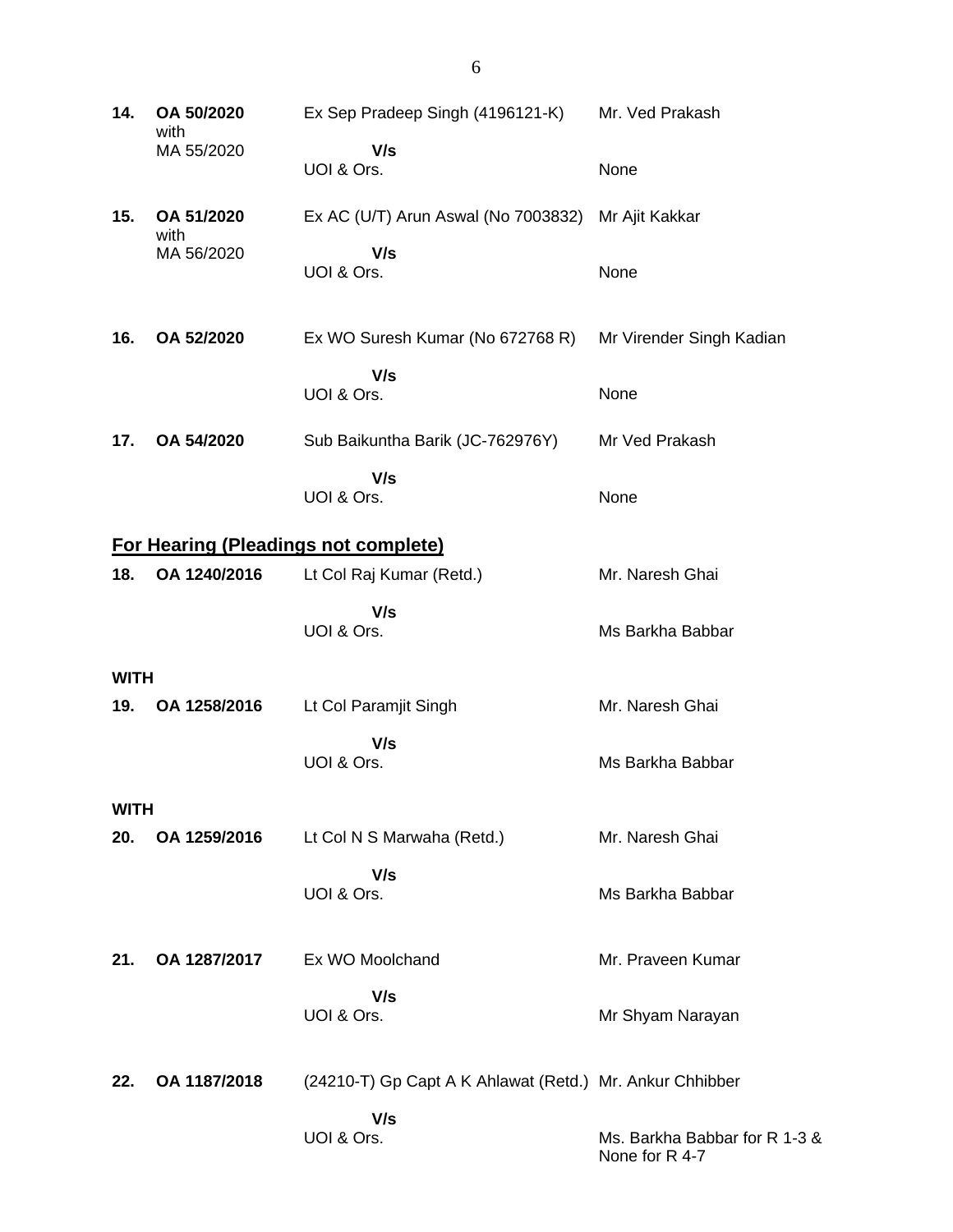| 23. | OA 1429/2018<br>with<br>MA 1443/2018 | Ex Chear Karnail Singh (No.180960Z)<br>& Ors. | Mr. V S Kadian                   |
|-----|--------------------------------------|-----------------------------------------------|----------------------------------|
|     |                                      | V/s<br>UOI & Ors.                             | Mr. Ashok Chaitanya              |
| 24. | OA 1714/2018                         | No. 15473427 Ex Dfr/Clk Pramod<br>Kumar       | Mr. Govind Kant Sharma           |
|     |                                      | V/s<br>UOI & Ors.                             | Mr. J S Rawat                    |
| 25. | OA 327/2019<br>with<br>MA 863/2019   | Ex Mech-3 Hrusikesh Dalai (NO<br>119116W)     | Mr. Ved Prakash                  |
|     |                                      | V/s<br>UOI & Ors.                             | Mr. Shyam Narayan                |
| 26. | OA 328/2019                          | Ex Sgt Kumar Gaurav (No 780355-R)             | Mr Ved Prakash                   |
|     | with<br>MA 864/2019                  | V/s<br>UOI & Ors.                             | Mr. S P Sharma                   |
| 27. | OA 333/2019<br>with                  | Ex SGT RS Chaubey (No 739946G)                | Mr. Ajit Kakkar                  |
|     | MA 869/2019                          | V/s<br>UOI & Ors.                             | Mr. Harish V Shankar             |
| 28. | OA 337/2019<br>with                  | Ex Sep Laxman Singh (No 6819654)              | Mr. Ved Prakash                  |
|     | MA 874/2019 &<br>2164/2019           | V/s<br>UOI & Ors.                             | Mr Prabodh Kumar                 |
|     | <b>For Execution</b>                 |                                               |                                  |
| 29. | MA 634/2016<br>in.                   | Hav Ashok Biswas                              | Mr. Sukhjinder Singh             |
|     | OA 614/2015                          | V/s<br>UOI & Ors.                             | Mr Anil Gautam                   |
| 30. | MA 928/2019<br>in<br>OA 512/2014     | No. 15387074-N Ex Hav (OCC) BD<br>Pradhan     | Mr. Anil Srivastava & Associates |
|     |                                      | V/s<br>UOI & Ors.                             | Mr. Ashok Chaitanya              |
| 31. | MA 2896/2019                         | No 1046457 Ex Swr Ram Kumar                   | Mr Virender Singh Kadian         |
|     | in<br>OA 1060/2016                   | V/s<br>UOI & Ors                              | Mr Shyam Narayan                 |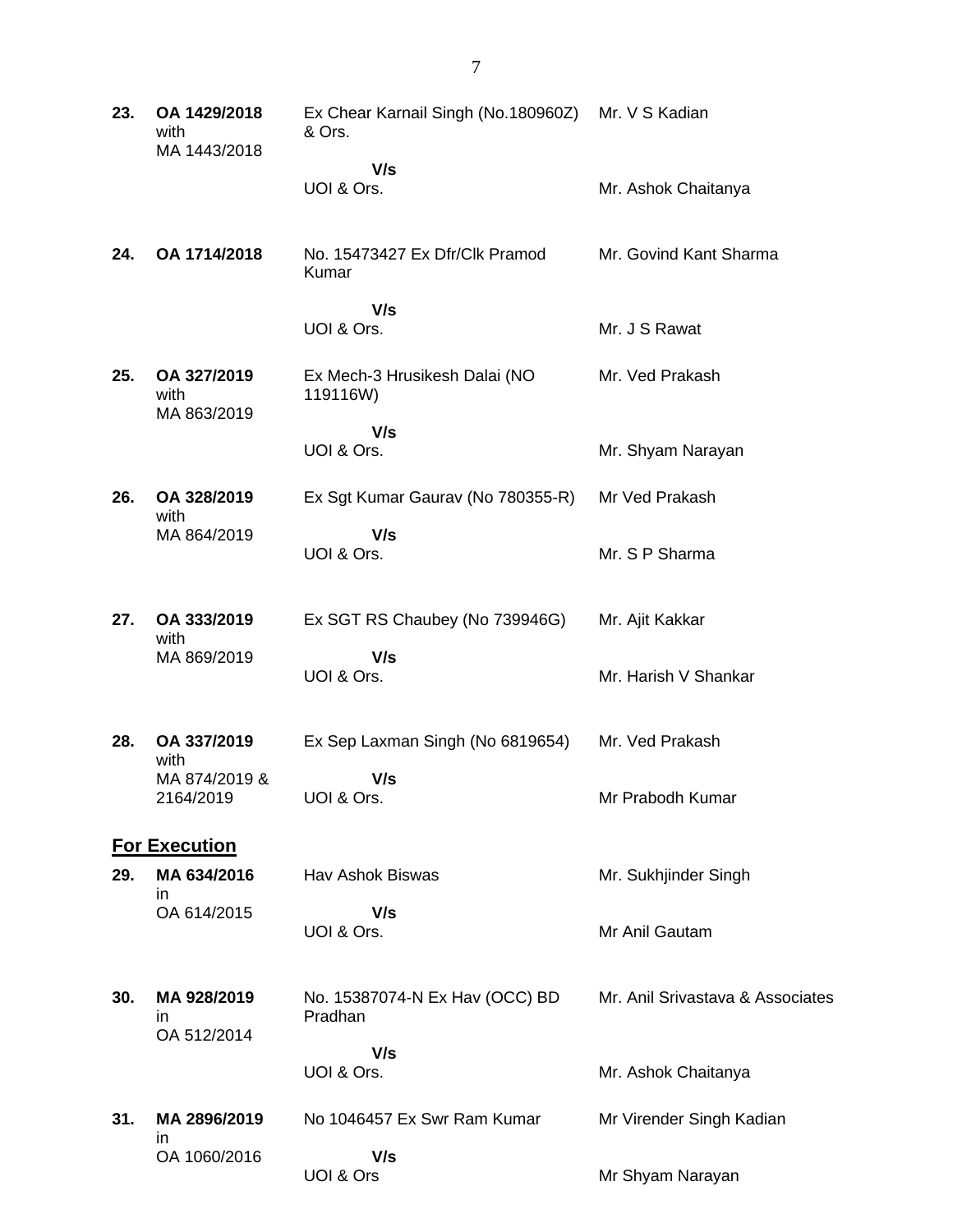| 32. | MA 2897/2019<br>ın<br>OA 432/2018           | No 1252122 Ex Gnr Satyanarayan<br>Sharma               | Mr JP Sharma                                           |
|-----|---------------------------------------------|--------------------------------------------------------|--------------------------------------------------------|
|     |                                             | V/s                                                    |                                                        |
|     |                                             | UOI & Ors                                              | Mr Shyam Narayan                                       |
| 33. | MA 3147/2019<br>$\mathsf{I}$<br>OA 931/2016 | Ex Sg Naresh Kumar Sharma (No<br>700556)               | Mr. CK Sharma & Gaurav<br>Sharma                       |
|     |                                             | V/s                                                    |                                                        |
|     |                                             | UOI & Ors                                              | Mr. Arvind Patel                                       |
|     | <b>For Orders</b>                           |                                                        |                                                        |
| 34. | RA 48/2019<br>with MA<br>1850/2019          | Sep Indrapal Singh (No 3189174K)<br>V/s                | Ms Archna Ramesh                                       |
|     | in.<br>OA 231/2015                          | UOI & Ors                                              | Mr. S P Sharma                                         |
|     |                                             |                                                        |                                                        |
| 35. | MA 54/2020<br>ın                            | No 4084299Y Ex L/Nk Vijay Singh                        | Mr. V S Kadian                                         |
|     | OA 1027/2019                                | V/s<br><b>UOI &amp; Ors</b>                            | Mr. J S Yadav                                          |
| 36. | MA 61/2020<br>in.<br>OA 1970/2018           | HMT Mahendra Pal Singh (No<br>14666223L)               | Mr Ajit Kakkar & Associates                            |
|     |                                             | V/s                                                    |                                                        |
|     |                                             | UOI & Ors                                              | Mr. Prabodh Kumar                                      |
| 37. | MA 62/2020 &<br>MA 63/2020                  | Ex L/Nk Kuldeep Singh Tomar                            | Mr. S M Dalal                                          |
|     | in.<br>OA 1201/2017                         | V/s<br>UOI & Ors                                       | Mr KK Tyagi                                            |
|     |                                             | <b>For Hearing (Pleadings are completed)</b>           |                                                        |
| 38. | OA 433/2014                                 | Ex Wg Cdr SP Singh                                     | Mr. Mohammed Mujeeb & Ashar<br>Rai Mujeeb              |
|     |                                             | V/s<br>UOI & Ors.                                      | Mr Karan Singh Bhati, Sr CGSC<br>with Mr Prabodh Kumar |
| 39. | OA 726/2015                                 | Ex Sub Maj (Hony Capt) Suresh<br><b>Chandra Pathak</b> | V S Kadian & J P Sharma                                |
|     |                                             | V/s<br>UOI & Ors.                                      | Ms Barkha Babbar                                       |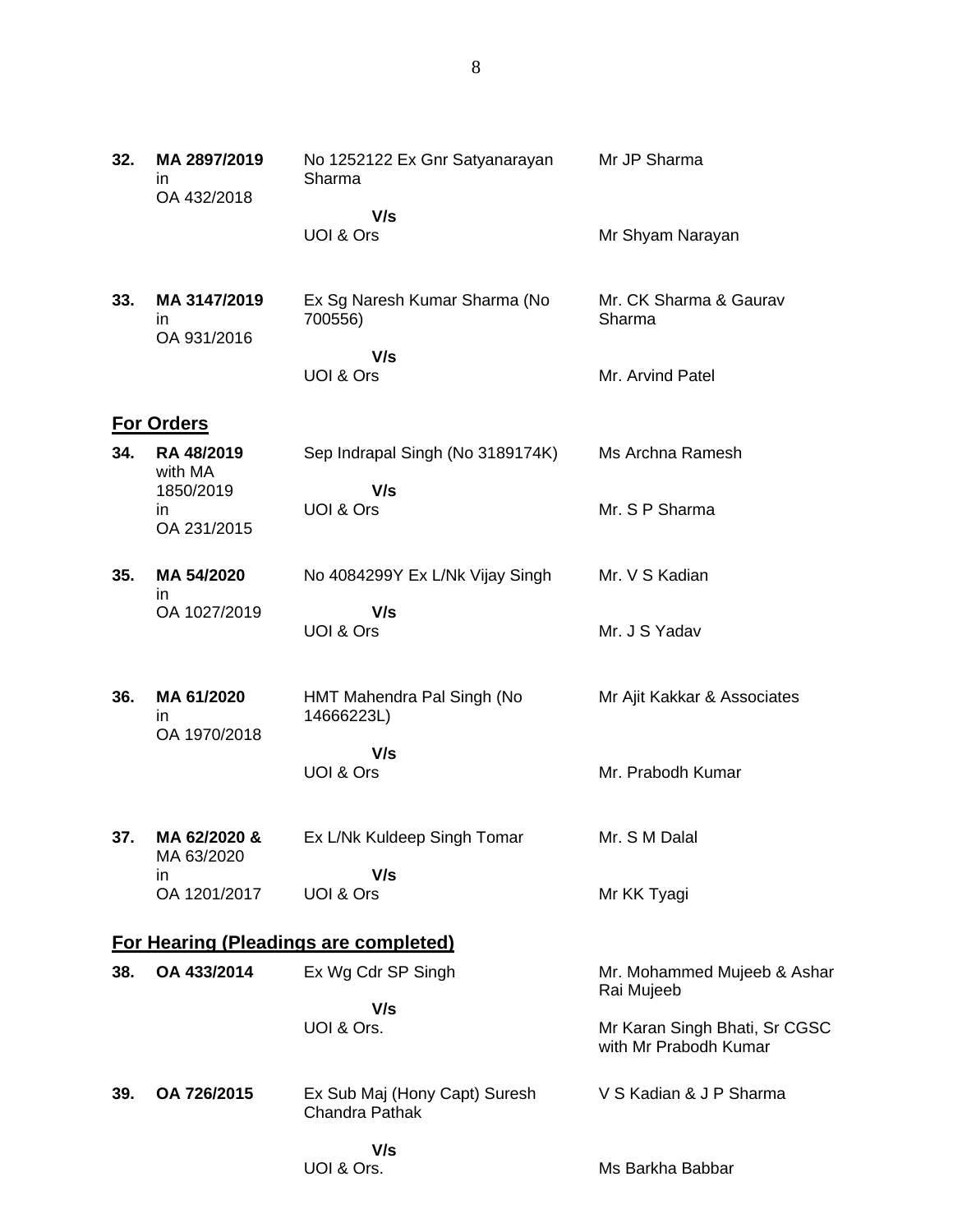| 40. | OA 331/2016<br>with                  | Sub Ram Naresh Kaushik (Retd)                         | Ms. Archana Ramesh                                     |
|-----|--------------------------------------|-------------------------------------------------------|--------------------------------------------------------|
|     | MA 220/2016                          | V/s<br>UOI & Ors.                                     | Mr Arvind Patel for R 1-3 & Ms<br>Anjali Vohra for R-4 |
| 41. | OA 1532/2017<br>with<br>MA 1133/2017 | Smt Tulsi Devi Wd/o JC-21448 Late<br>Sh. Bachan Singh | Mr Ajit Kakkar                                         |
|     |                                      | V/s<br>UOI & Ors.                                     | Mr. Ashok Chaitanya                                    |
|     |                                      |                                                       |                                                        |
| 42. | OA 1721/2017                         | No. 642864-R Ex HFO Prithvi Raj<br>Khetarpal          | Mr. Praveen Kumar                                      |
|     |                                      | V/s<br>UOI & Ors.                                     | Mr SP Sharma for R 1-4 & None                          |
|     |                                      |                                                       | for $R-5$                                              |

## **THIS BENCH WILL NOT ASSEMBLE TODAY**

### **CORAM:**

### **HON'BLE MS. JUSTICE SUNITA GUPTA HON'BLE LT. GEN. PHILIP CAMPOSE**

|               | S.No. Case No.    | <b>Parties Name</b>                           | <b>Advocate for Petitioner /</b><br><b>Respondents</b> |
|---------------|-------------------|-----------------------------------------------|--------------------------------------------------------|
|               | <b>Part Heard</b> |                                               |                                                        |
| $\mathbf 1$ . | OA 1733/2017      | IC-16627K Col Devender Kumar<br>Anand (Retd.) | Mr. S M Dala                                           |
|               |                   | V/s<br>UOI & Ors.                             | Mr Tarunvir Singh Khehar                               |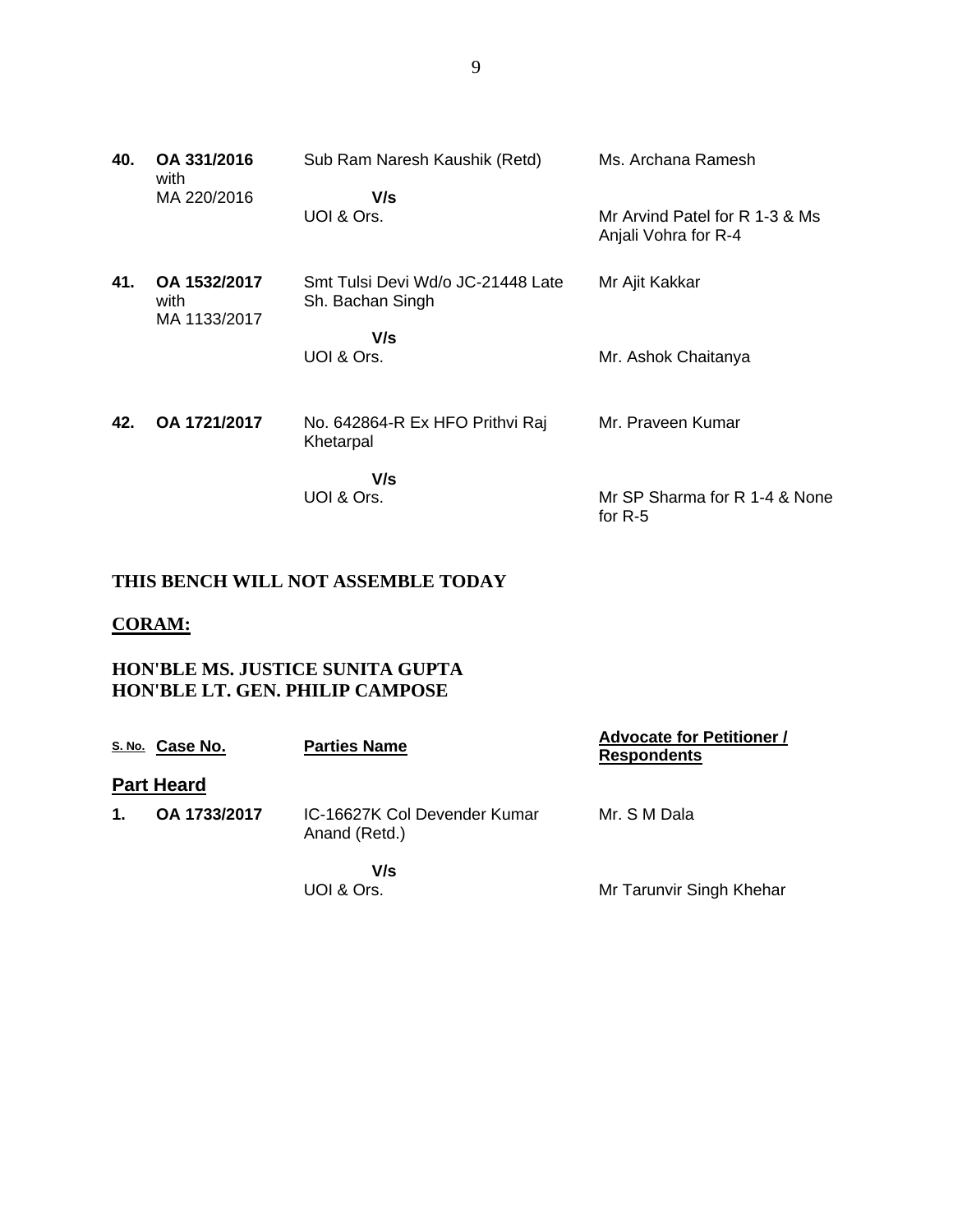**Date: 09-01-2020**

**Timing: 11:00 AM**

## **PRINCIPAL REGISTRAR COURT**

|    | S. No. Case No.                      | <b>Parties Name</b>                                                     | <b>Advocate for Petitioner /</b><br><b>Respondents</b> |
|----|--------------------------------------|-------------------------------------------------------------------------|--------------------------------------------------------|
|    | <b>For Appearance/Direction</b>      |                                                                         |                                                        |
| 1. | OA 418/2019<br>with<br>MA 983/2019   | Ex JWO Ram Dhari Malik S (No<br>281837 S)                               | Mr OS Punia                                            |
|    |                                      | V/s<br>UOI & Ors.                                                       | Mr. Y P Singh                                          |
| 2. | OA 700/2019<br>with<br>MA 1298/2019  | No. 651319-T Ex MWO (HFL) Amrit Lal Mr. Virender Singh Kadian<br>Sekhri |                                                        |
|    |                                      | V/s                                                                     |                                                        |
|    |                                      | UOI & Ors.                                                              | Mr. Rajesh Kumar Das                                   |
| 3. | OA 701/2019<br>with<br>MA 1299/2019  | JC-629561P Ex Sub Hari Bahadur<br>Thapa                                 | Mr. VS Kadian                                          |
|    |                                      | V/s                                                                     |                                                        |
|    |                                      | UOI & Ors.                                                              | Mr. K K Tyagi                                          |
| 4. | OA 754/2019<br>with<br>MA 1355/2019  | Ex Rect Abhinash Kumar (No<br>4588427L)                                 | Mr. Ved Prakash                                        |
|    |                                      | V/s<br>UOI & Ors.                                                       | Mr. S P Sharma                                         |
|    |                                      |                                                                         |                                                        |
| 5. | OA 1070/2019<br>with<br>MA 1739/2019 | Ex HFL (MWO) Pratap Singh Bansal<br>(259340)                            | Mr. Praveen Kumar                                      |
|    |                                      | V/s                                                                     |                                                        |
|    |                                      | UOI & Ors.                                                              | Mr. S P Sharma                                         |
| 6. | OA 1071/2019                         | No. 4186535 Ex Nk Narender Singh                                        | Mr. Virender Singh Kadian                              |
|    | with                                 |                                                                         |                                                        |
|    | MA 1740/2019                         | V/s                                                                     |                                                        |
|    |                                      | UOI & Ors.                                                              | Mr. Arvind Patel                                       |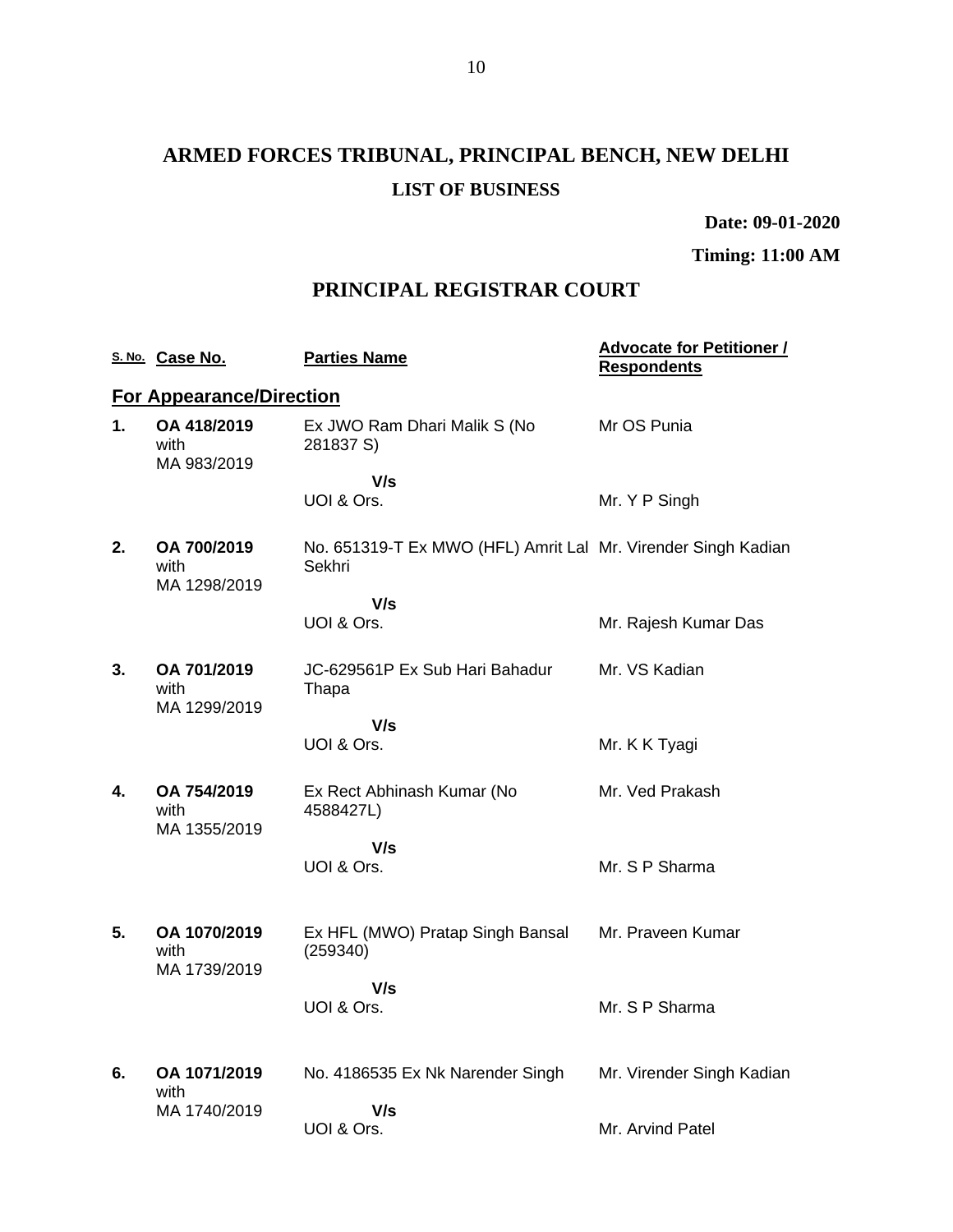| 7.  | OA 1072/2019                         | JC-377470K Sub Triveni Prasad<br>Pandey                                                                       | Mr. SS Pandey & Associates   |
|-----|--------------------------------------|---------------------------------------------------------------------------------------------------------------|------------------------------|
|     |                                      | V/s<br>UOI & Ors.                                                                                             | Mr. Rajeev Kumar             |
| 8.  | OA 1078/2019<br>with<br>MA 1751/2019 | JC-810742P Ex Sub Maj Vijay Kumar<br>Singh                                                                    | Mr. Virender Singh Kadian    |
|     |                                      | V/s<br>UOI & Ors.                                                                                             | Mr. Ashok Chaitanya          |
| 9.  | OA 1091/2019<br>with<br>MA 1769/2019 | Lt Col Sudesh Kumar Sharma (Retd)<br>(IC 32309 K)                                                             | Mr RK Tripathi               |
|     |                                      | V/s<br>UOI & Ors.                                                                                             | Mr. Avdhesh Kumar            |
| 10. | OA 1092/2019<br>with                 | No. 642946-L JWO G Sasmal (Retd.)                                                                             | Mr. Manoj Kr Gupta           |
|     | MA 1770/2019                         | V/s<br>UOI & Ors.                                                                                             | Dr. Vijendra Singh Mahndiyan |
| 11. | OA 1093/2019                         | IC-27341P Col JP Hiremath (Retd)                                                                              | Mr. Shakti Chand Jaidwal     |
|     |                                      | V/s<br>UOI & Ors.                                                                                             | Mr. J S Rawat                |
| 12. | OA 1095/2019                         | No 7065659X Hony Nb Sub Ram Siya<br>Divedi (Since Deceased) (Represented<br>though his wife Smt Krishna Devi) | Mr. SS Pandey & Associates   |
|     |                                      | V/s<br>UOI & Ors.                                                                                             | Mr. Shyam Narayan            |
| 13. | OA 1098/2019<br>with                 | No. 4076178-H Ex Nk Harpal Singh                                                                              | Mr. Virender Singh Kadian    |
|     | MA 1779/2019                         | V/s<br>UOI & Ors.                                                                                             | Mr Arvind Kumar              |
| 14. | OA 1153/2019                         | No 137974B LS (GW) Bijay Kumar<br>Swain (Retd)                                                                | Mr. Manoj Kumar Gupta        |
|     |                                      | V/s<br>UOI & Ors.                                                                                             | Ms Barkha Babbar             |
| 15. | OA 1337/2019<br>with MA 45/2020      | Sep Vijay Kumar (No 9099842 Y)                                                                                | Mr Janak Raj Rana & IS Yadav |

 **V/s**

Ms Jyotsna Kaushik

UOI & Ors.

11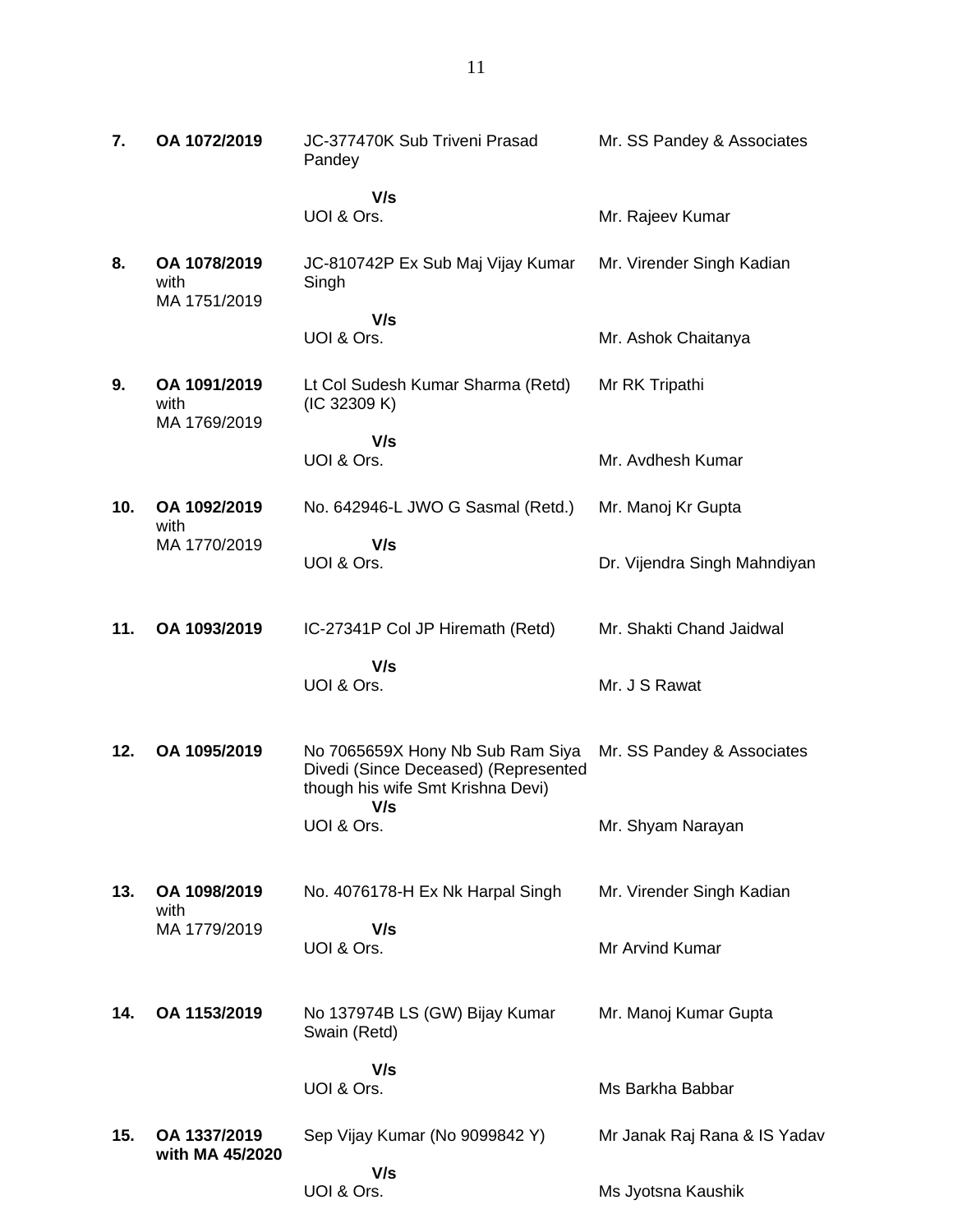| 16. | OA 1518/2019<br>with                 | Ex Sgt George Thomas (No 733587F)                     | Mr. Pushpendra Kumar Dhaka     |
|-----|--------------------------------------|-------------------------------------------------------|--------------------------------|
|     | MA 2449/2019                         | V/s<br>UOI & Ors.                                     | Mr. Ashok Chaitanya            |
| 17. | OA 1519/2019                         | Wg Cdr Jai Prakash (Retd) (No 25363) Mr Baljeet Singh |                                |
|     |                                      | V/s<br>UOI & Ors.                                     | s. Jyotsna Kaushik             |
| 18. | OA 1520/2019<br>with<br>MA 2456/2019 | No. 640797-N Sgt Raghu Nath Jha<br>(Retd.)            | Mr. B P Vaishnav & Associates  |
|     |                                      | V/s<br>UOI & Ors.                                     | Mr. S D Windlesh               |
| 19. | OA 1727/2019                         | IC-47908F Col Ran Singh Dudee                         | Mr. Rajiv Manglik              |
|     |                                      | V/s<br>UOI & Ors.                                     | Mr. J S Yadav                  |
| 20. | OA 1730/2019                         | Ex MC AA II Sreenivas Yadati (NO<br>182176N)          | Mr. Ved Prakash                |
|     |                                      | V/s<br>UOI & Ors.                                     | Mr Arvind Patel                |
| 21. | OA 1731/2019                         | No 760534S Ex Cpl Santosh Kumar                       | Mr. Manoj Kumar Gupta          |
|     | with<br>MA 2654/2019                 | V/s<br>UOI & Ors.                                     | Mr Harish V Shankar            |
| 22. | OA 1750/2019                         | Gp Capt Pavan Kumar (21399-R)                         | Mr. Ajit Kakkar & Associates   |
|     |                                      | V/s<br>UOI & Ors.                                     | Mr. Neeraj, CGSC               |
| 23. | OA 1751/2019<br>with                 | IC-55979X Lt Col L S Bisht                            | Mr. Ajit Kakkar & Associates   |
|     | MA 2662/2019                         | V/s<br>UOI & Ors.                                     | Mr. Karan Singh Bhati, Sr CGSC |
| 24. | OA 1772/2019                         | Sgt Parekeswar Barick (No 902152 F)                   | Mr Virender Singh Kadian       |
|     |                                      | V/s<br>UOI & Ors.                                     | Mr. Satya Ranjan Swain         |